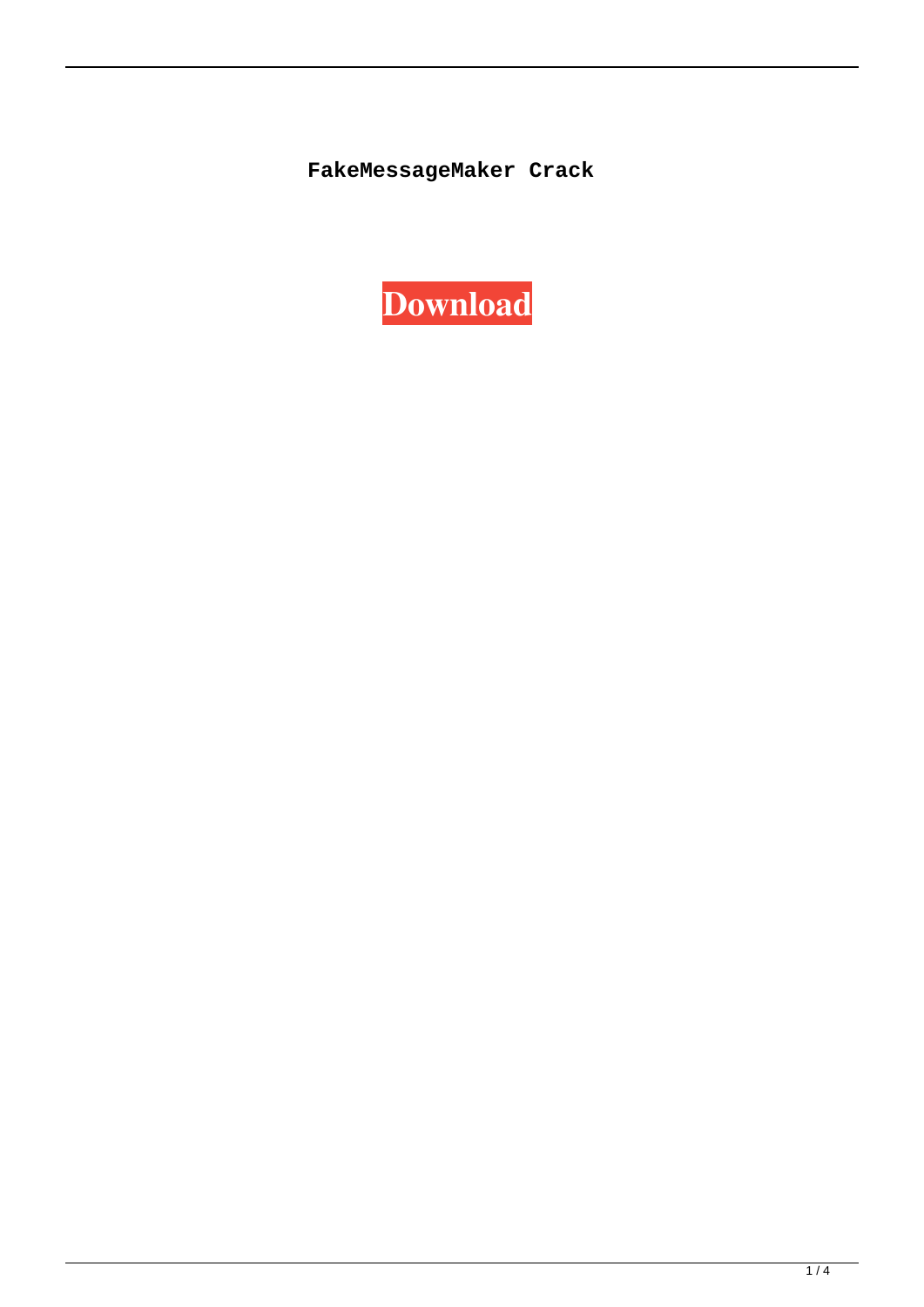# **FakeMessageMaker Crack + X64 [Latest-2022]**

FakeMessageMaker is a freeware program that allows you to create and display personalized error, warning or notification messages. It works by launching a Windows message box containing the error, warning or notification text you specify. You can choose from the three main message types, provide the title and the description and customize the look and feel of the window. If you want to preview the message before saving it, all you need to do is select the Preview command from the context menu. FakeMessageMaker supports Unicode characters and allows you to write descriptions that are as long as 1024 characters. For those looking for a more attractive and professional program, FakeMessageMaker provides two alternative editions, including one with an installer and the other that can be used without it. Using the Installer-based version, you can only customize the appearance of the window with the help of a fairly limited set of options, as you can only choose between the three message types, provide the title and the description. You cannot add additional buttons or insert any other elements. The descriptions can also be copied from an external source into the correct fields. The portable version does not require an installer and allows you to specify additional customization options, such as the number of buttons to be included, the position of each button and whether you want the window to be maximized. However, you can only write descriptions in a text editor and then just paste them into the appropriate fields. FakeMessageMaker Requirements: FakeMessageMaker is a freeware application that requires Windows 7, Windows 8, Windows 8.1, Windows 10 and Windows Server 2008 and later. Uninstallercleaner 2.0.0-R44 Uninstallercleaner is a simple tool to help you uninstall applications on Windows 10, 8.1 and 8. If you get error, Uninstallercleaner will help you solve the problem. It can help you uninstall Windows Store apps, Desktop apps and other types of apps that can't be uninstalled normally. Uninstallercleaner makes all kinds of apps uninstall easily. Advanced Data Backup Suite v3.2 Advanced Data Backup Suite is a complete backup solution designed to provide the highest level of security, maximum speed and simplified management. Backup your data automatically to your local drive or to online storage. Advanced Data Backup Suite supports any local drive and any remote location. Advanced Data Backup Suite creates encrypted backups without the need for a third party or the knowledge of an additional password. AppLock 2.3.1.78 -

## **FakeMessageMaker**

Powerful Window for Keyboard Control with AutoHotkey. KEYMACRO enables you to assign hotkeys for quick actions on the screen. You can use these hotkeys in AutoHotkey scripts or in stand-alone applications, and you can set these hotkeys to occur when your mouse cursor is located over specific areas of the screen or when your mouse pointer is moved around the screen. You can specify one or more hotkeys to execute actions such as moving the selected window, opening a menu, minimizing, maximizing, restoring, closing, and resizing a window, or changing the transparency and opacity. Along with all the keyboard control functions, you can also use KeyMacro to add context-sensitive actions. For example, when your mouse cursor is located over a button in the window title bar, you can open the window properties dialog box by pressing the hotkey assigned to the button. KeyMacro supports the following hotkeys: Hotkey Name Description Key Op Window close Min Close the selected window. Mouse Click Minimize To Minimize the selected window. Mouse move Min Minimize the selected window. Mouse Click Maximize To Maximize the selected window. Mouse move Maximize Maximize the selected window. Mouse Click Maximize On Top To Maximize the selected window and raise its window position to the top of the z-order. Mouse Click Maximize This Window To Maximize the selected window and raise its window position to this window. Because of its support for context-sensitive hotkeys, you can also use the hotkeys to open additional commands from a list, such as changing the transparency of a window. You can also use KeyMacro to assign hotkeys to run various commands and functions. For example, you can assign a hotkey to launch the System Management Console (cmd.exe) and open a command prompt window. You can also assign a hotkey to run a program or perform a specific function. KeyMacro features include the following: • AutoHotkey Scripts – You can create and save AutoHotkey scripts containing the hotkeys you assign to your screen. You can open any of these scripts by double-clicking on their filename extension. When you use the script, the hotkey is automatically assigned to the specified 77a5ca646e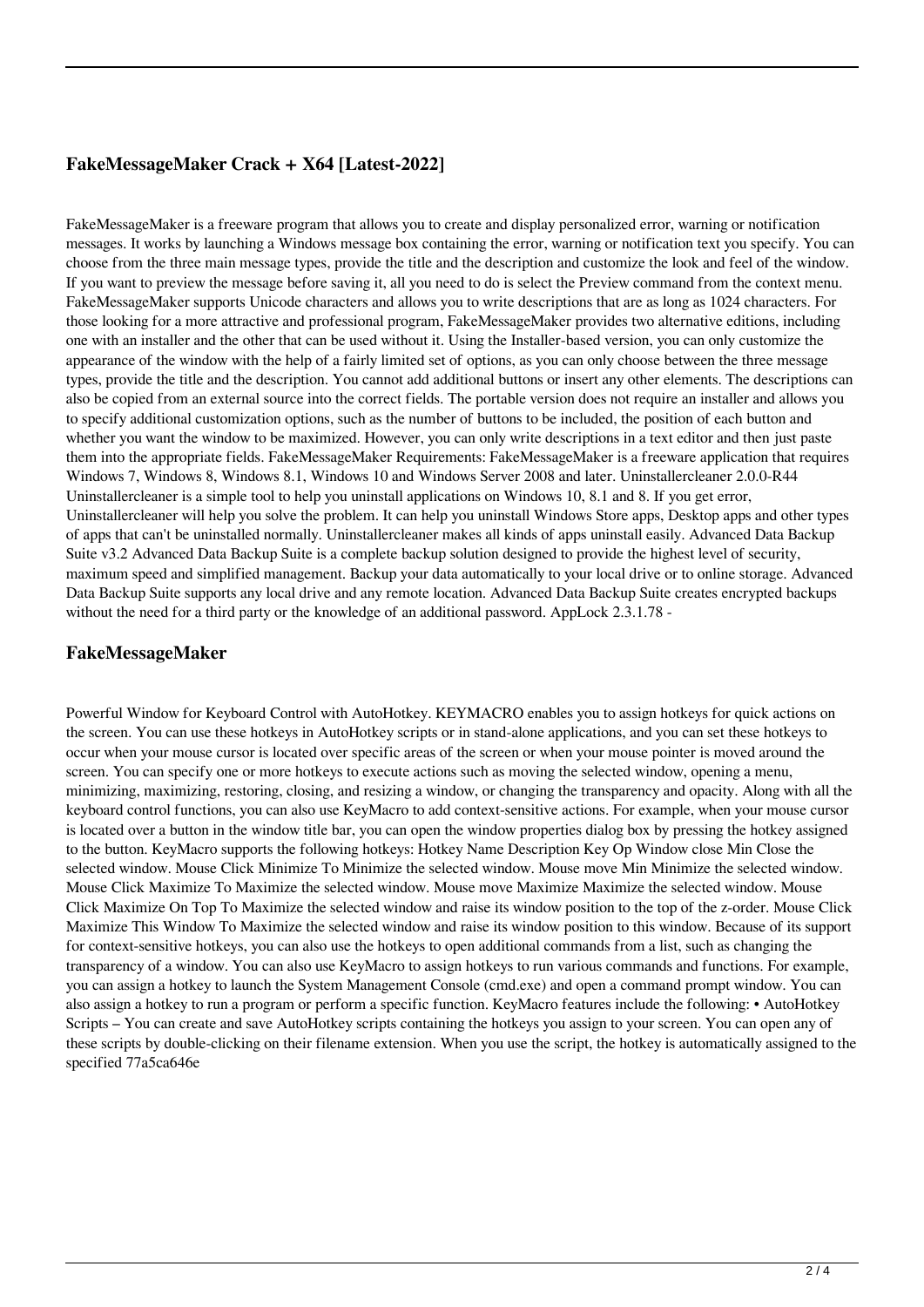## **FakeMessageMaker Activation Code With Keygen 2022**

FakeMessageMaker is a lightweight program that, as its name suggests, enables you to create fake error, warning or notification messages. It uses the standard Windows message box layout and allows you to write custom titles and descriptions. Fun application that could use some improvements Even though FakeMessageMaker was created primarily to help you prank your friends, it is not particularly well suited for this purpose, as you cannot have the application display the error message after a certain amount of time has passed. Also, the program is not minimized when a message is displayed, so it should be fairly obvious that the error, warning or notification is not genuine. Easy-to-use tool that may be useful for software developers While FakeMessageMaker is not great at setting up pranks, it may find its use in the hands of developers who need to check the layout of the error messages their applications might generate. However, there are very few customization options available, as you can only choose between the three main message types, provide the title and the description. You cannot add additional buttons or insert any other elements. You can write the description in a separate text editor and then just paste it into the correct field, but the message text's length is limited to 1024 characters. Lightweight program that allows you to generate error messages FakeMessageMaker is available in two editions, one of them installer-based and the other fully portable. Therefore, you have the option of executing it from various storage devices without having to go through a setup procedure beforehand. Whichever one you choose, however, the initial license agreement is displayed every time you launch the application, which seems unnecessary. All in all, FakeMessageMaker is a nifty application that enables you to create and display personalized error, warning or notification messages. It may prove to be useful for software developers, but it is not well-suited for setting up pranks and offers very few customization options. FakeMessageMaker is a lightweight program that, as its name suggests, enables you to create fake error, warning or notification messages. It uses the standard Windows message box layout and allows you to write custom titles and descriptions. Fun application that could use some improvements Even though FakeMessageMaker was created primarily to help you prank your friends, it is not particularly well suited for this purpose, as you cannot have the application display the error message after a certain amount of time has passed. Also, the program is not minimized when a message is displayed, so it should be

## **What's New in the FakeMessageMaker?**

1. FakeMessageMaker provides an easy way to create fake error, warning or notification messages. This utility allows you to specify a number of options and then simply click on the 'Create' button to get started. To view a real example, please refer to the instructions below. 2. FakeMessageMaker is extremely easy to use. In addition to the options that you can specify, the utility has a full set of comprehensive guidelines for creating error, warning and notification messages. 3. In addition to specifying the title of your message, you can also provide a description that you can use to add context to the message. 4. Upon completion, the application creates a virtual window in which you can view and select your fake error, warning or notification. You can view the message at any time and minimize it as well. 5. You can also change the background color of your window to match the color of the specified title and provide a custom icon if you want. 6. The application also allows you to create a shortcut on your desktop, and you can create an installation file. 7. Of course, you can specify what actions to perform when you close the window. 8. Although you can generate an unlimited number of error, warning or notification messages, the utility has a limitation for the title and description of your message. You can only have the title length to be no more than 1024 characters and the description to be no more than 1024 characters. 9. If you want to enable the utility to generate more messages, you will have to buy an extended license for FakeMessageMaker. 10. You can get an extended license for FakeMessageMaker for just \$29.95, but you can also purchase this utility in a separate installer for \$39.95. 11. Both the installer-based and portable editions of the utility allow you to save the mockup of the error, warning or notification message. 12. Although the program is extremely easy to use, you can find a lot of useful information about the errors that you can generate on the website You can get additional information about the application as well as how to purchase an extended license. 13. The application is only available in English language. 14. The program can be used as a stand-alone utility as well as an add-on for Microsoft Office. 15. Although the program has a very simple interface, you can still customize the application if you are willing to spend some time with it. Please try the Demo: 1. Please make sure you have registered and installed FakeMessageMaker correctly. 2. Go to Tools -> FakeMessageMaker 3. Click on the 'Create' button in the FakeMessageMaker window 4. Specify the title of your message in the Title field 5. Provide a description in the Description field 6. Choose one of the following as your target system